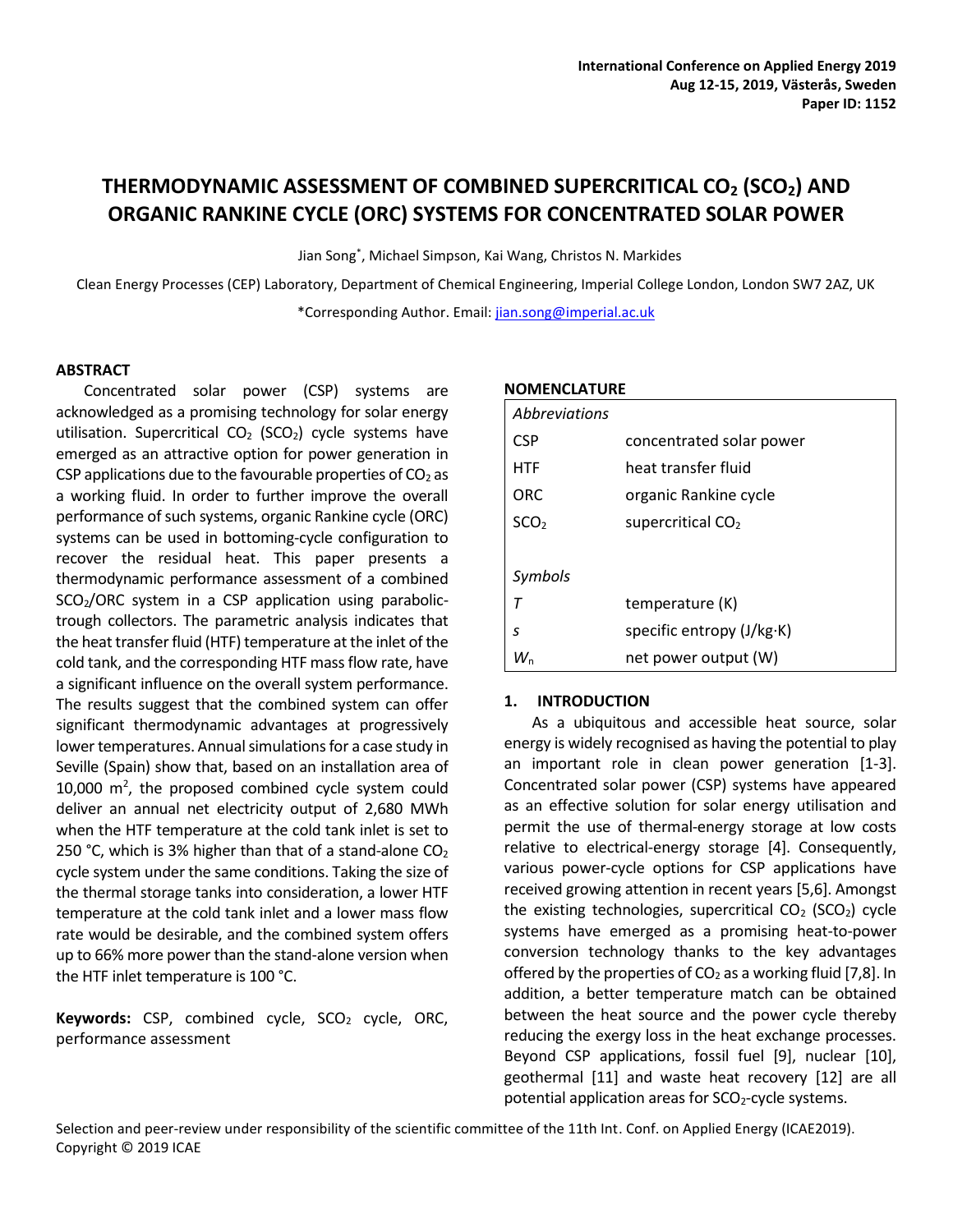The pressure ratio of  $SCO<sub>2</sub>$  cycles is generally small, and the turbine outlet temperature would be relatively high. A recuperator is typically installed to utilise the energy of the hot stream from the turbine but the residual heat which is dissipated in the pre-cooler remains significant. Although an acceptable efficiency can be attained by  $CSP-SCO<sub>2</sub>$  cycle systems, this observation helps to motivate the pursuit of further performance improvements to the overall system, by means of a bottoming cycle used to recover heat from the topping  $SCO<sub>2</sub>$  cycle [\[13\].](#page-5-4)

In this context, organic Rankine cycle (ORC) systems offer an attractive option as they have been proven to be an efficient technology for heat-to-power conversion for low- and medium-temperature and small-to-medium scale applications [14,15]. Besarati and Goswami [\[16\]](#page-5-5) compared the performance of power systems based on various SCO<sub>2</sub> cycles with bottoming ORCs using different working fluids. Their results indicated that the combined recompression  $SCO<sub>2</sub>/ORC$  systems had higher thermal efficiencies, and butane and cis-butene were found to be most appropriate for the bottoming ORC. Similar work was conducted by Padilla et al. [\[17\],](#page-5-6) whose results revealed that a recompression cycle with main compression intercooling delivered the best thermal performance. Singh and Mishra [\[18\]](#page-5-7) conducted a performance analysis of combined-cycle power plants driven by solar parabolic-trough collectors; R407c was found to deliver the highest thermal efficiency of 42% in this case. Furthermore, Chacartegui et al. [\[19\]](#page-5-8) studied simple SCO<sub>2</sub>/ORC combined cycles and several organic working fluids were tested for use in the bottoming cycle, with results demonstrating that the efficiency of the simple  $SCO<sub>2</sub>$  cycle could be increased by 7-12%.

Most previous research has focused on working fluid selection and parameter optimisation of the bottoming ORC system, while limited attention has been paid to the interplay between the topping and bottoming cycles. In addition, overall system analysis and annual performance assessment has been limited, despite being essential for technical evaluation. This paper presents a comprehensive model including sub-models of the solar field and the combined-cycle system, to allow detailed thermodynamic assessments. A case study in Seville (Spain) using the proposed CSP-combined SCO<sub>2</sub>/ORC system is conducted. The two cycles interact via the heat transfer fluid (HTF) temperature at the cold tank inlet (see Fig. 1), motivating an investigation into the influence of this parameter on the system performance. An annual performance evaluation of the overall system is performed to demonstrate the potential of exploiting this kind of combined-cycle CSP systems in practical applications.

## **2. SYSTEM DESCRIPTION**

#### *2.1 CSP - combined SCO2/ORC system architecture*

A schematic diagram of the CSP-combined SCO<sub>2</sub>/ORC system is shown in Fig. 1, in which the red line (hot) and blue line (cold) represent the HTF loop that absorbs solar energy from the parabolic-trough collectors and transfers heat to the power cycle systems, while the lines coloured in orange and black denote the  $SCO<sub>2</sub>$  cycle and the ORC, respectively. The two sub-systems are coupled



Figure 1. Schematic diagram of CSP-combined SCO<sub>2</sub>/ORC system.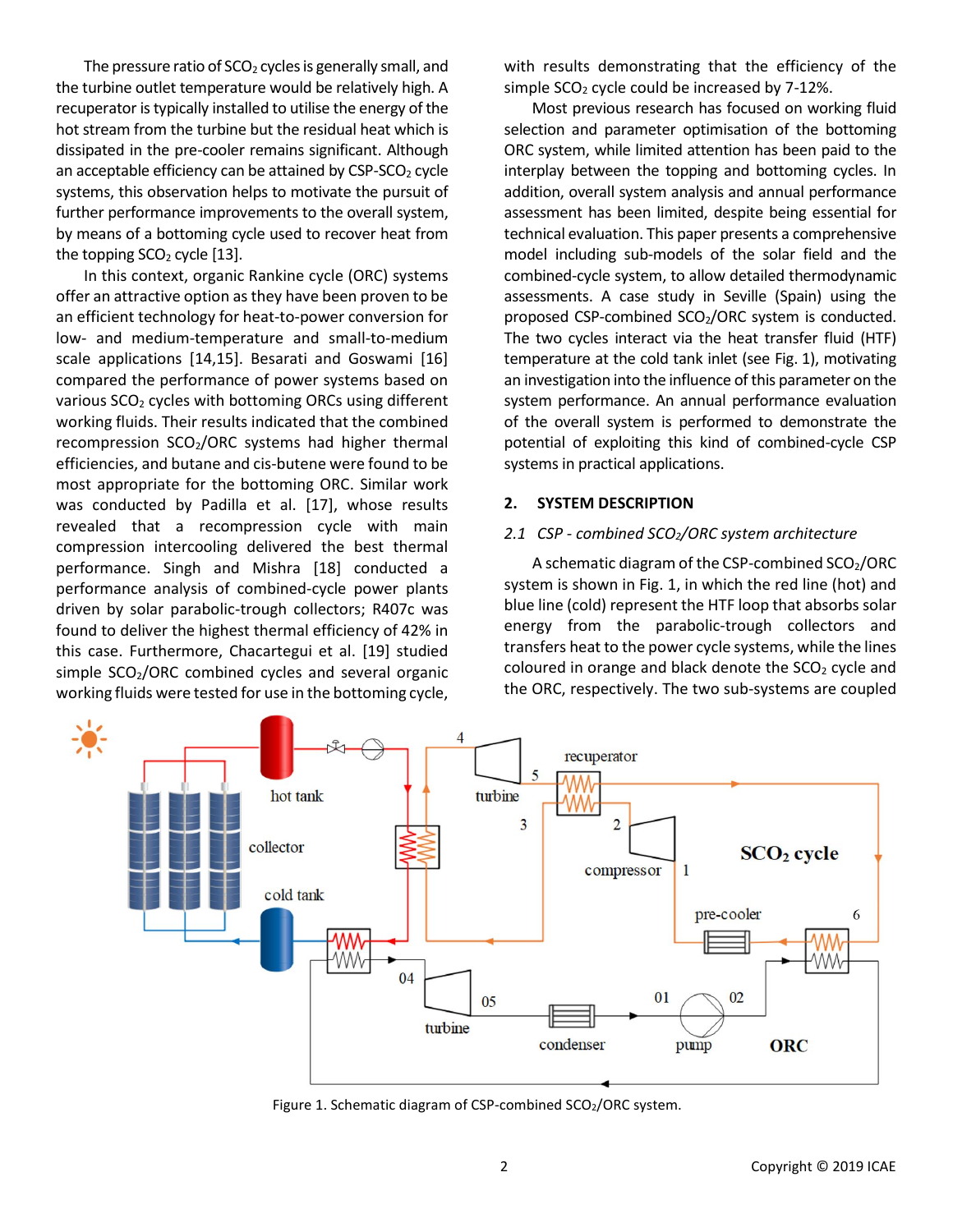via a shared heat exchanger, which allows the bottoming ORC system to recover the residual heat from the topping cycle system. A *T*-*s* diagram of the proposed combined SCO<sub>2</sub>/ORC system is shown in Fig. 2.



Figure 2. *T*-*s* diagram of combined SCO<sub>2</sub>/ORC system.

The thermal energy collected by the parabolic-trough collector field is removed by the HTF, which is one of the critical components for storing and transferring thermal energ[y \[20\].](#page-5-9) Two tanks are used for thermal-energy storage [21,22], in order to overcome the inherent intermittency of the solar resource and to extend the system operating time when the solar irradiance alone is insufficient.

In the topping  $SCO<sub>2</sub>$ -cycle system,  $CO<sub>2</sub>$  is compressed by the compressor and flows to the recuperator which utilises heat recovered from the hot stream returning from the turbine for pre-heating. The working fluid is heated further by the HTF, expands in the turbine to produce power, and then enters the recuperator, the shared heat exchanger and the pre-cooler for cooling before returning to the compressor, thus completing the cycle.

In the bottoming ORC system, the organic working fluid is first pressurised by the pump, and then heated by the residual heat from the topping  $SCO<sub>2</sub>$ -cycle system and the remaining (low-temperature) heat from the HTF. The second heat exchanger is needed to ensure that the HTF is cooled down to the specific temperature required by the cold tank. The ORC evaporation temperature is optimised by sizing the shared heat exchanger and adjusting the heat transferred between the two cycles [\[23\].](#page-5-10) Afterwards, the organic vapour expands in the turbine to produce power and then enters the condenser to be cooled and condensed.

## *2.2 Comprehensive model*

The comprehensive model presented in this paper consists of the solar collector, the storage tank and the two power cycle sub-models. A detailed model of the solar field can be found in the authors' previous work [\[24\],](#page-5-11) and detailed models of both the  $SCO<sub>2</sub>$ -cycle system and the ORC system can be found in Ref. [\[25\].](#page-5-12)

## *2.3 Conditions and assumptions*

The main parameters of the combined-cycle system are summarised in Table 1. The evaporation temperature of the bottoming ORC is optimised by sizing the shared heat exchanger to achieve the maximum net power output using the MATLAB's *fmincon* function*.*

Table 1. Main parameters of combined SCO<sub>2</sub>/ORC system for CSP applications.

| Topping SCO <sub>2</sub> -cycle system |                 |  |
|----------------------------------------|-----------------|--|
| Minimum temperature (compressor inlet) | 32 $^{\circ}$ C |  |
| Minimum pressure (compressor inlet)    | 7.8 MPa         |  |
| Maximum pressure (turbine inlet)       | 20 MPa          |  |
| Pinch point temperature difference     | 6 °C            |  |
| Compressor efficiency                  | 0.80            |  |
| Turbine efficiency                     | 0.80            |  |
| Generator efficiency                   | 0.95            |  |
| <b>Bottoming ORC system</b>            |                 |  |
| Working fluid                          | R245fa          |  |
| Condensation temperature               | 25 °C           |  |
| Pinch point temperature difference     | 6 °C            |  |
| Compressor efficiency                  | 0.80            |  |
| Turbine efficiency                     | 0.80            |  |
| Generator efficiency                   | 0.95            |  |

#### **3. RESULTS AND DISCUSSION**

#### *3.1 Parametric analysis*

A case study in Seville (latitude: 37.39°, longitude: -5.99°), Spain, is performed for the proposed CSPcombined  $SCO<sub>2</sub>/ORC$  system. A collector array with a total area of 10,000 m<sup>2</sup> is selected, which corresponds to the size of typical small-scale solar power plant[s \[26\].](#page-5-13) The two energy storage tanks (hot and cold, see Fig. 1) are sized to allow continuous operation of the plant for up to 5 hours. The HTF temperature at the cold tank inlet (after transferring heat to the SCO<sub>2</sub>/ORC systems) is varied to evaluate its influence on the overall system and the interplay between the two subsystems, while the HTF temperature at the hot tank inlet (after absorbing heat from solar collectors) is set to 400 °C by adjusting the HTF mass flow rate through the valve located on the loop.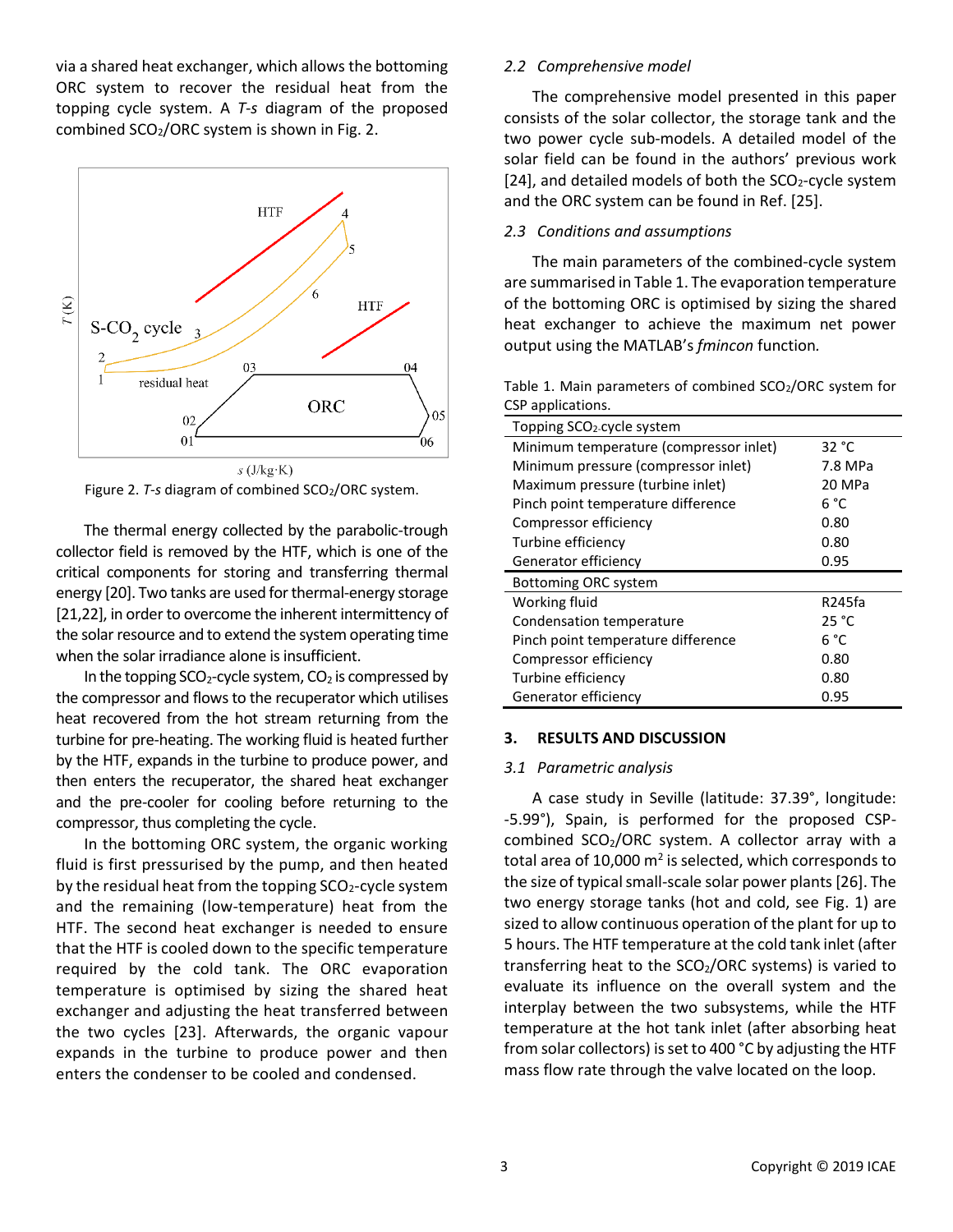For a specified HTF temperature at the cold tank inlet, a lower HTF mass flow rate corresponds to a smaller size of the tank, which would however restrict the solar energy absorption and the solar field thermal efficiency when the tank is filled with HTF. Consequently, there exists an optimal mass flow rate for the solar collection loop to achieve the highest thermal efficiency, beyond which the solar field thermal efficiency no longer increases with increasing HTF mass flow rate. Figure 3 shows that the optimal HTF mass flow rate increases from 8.5 kg/s to 14.0 kg/s when the cold tank inlet temperature is raised from 100 °C to 250 °C.



Figure 3. Variation of the solar field thermal efficiency with HTF mass flowrate under different conditions.

In order to avoid fluctuations in the power generated by the system during changeable weather conditions, the thermal-energy storage tanks can be used to maintain the HTF outlet temperature within the range of 360 °C to 400 °C, which ensures that the system operates under relatively stable conditions. A steady-state case with a HTF temperature at the hot tank outlet set to 380 °C is selected in order to evaluate the influence of the cold tank inlet temperature, which ranges from 100 °C to 250 °C, on the combined-cycle system performance and the coupling between the topping and bottoming cycles.

Figure 4 shows that as the HTF temperature at the cold tank inlet increases, the net power output of the bottoming ORC system decreases while that of the topping SCO<sub>2</sub>-cycle system increases at first and then decreases when the temperature exceeds 200 °C. When the HTF temperature at the cold tank inlet is set at 150 °C or lower, there is considerable thermal energy remaining in the HTF for the ORC system to exploit after the topping SCO2-cycle system has extracted its heat input. This leads

to a high power output from the ORC system. In contrast, when the HTF temperature at the cold tank inlet is set to be 200 °C or higher, the ORC system only recovers the residual heat from the topping-cycle system. The performance improvement to the SCO<sub>2</sub>-cycle system from the bottoming ORC system is therefore limited in this case, and only accounts for a 3% increase. A HTF temperature at the cold tank inlet of 200 °C is optimal for the combined-cycle system to deliver the maximum net power output of 1,190 kW. However, this high temperature is also associated with a large HTF mass flow rate (see Fig. 3), since the total area of the solar collector and the HTF temperature at hot tank inlet are kept constant. The tank volumes required are therefore also large, and it is expected that this would also lead to an escalation of costs. The thermo-economic trade-off is therefore worth taking into consideration in future work to assess the performance of the combined system.



Figure 4. Net power output of the proposed CSP-combined SCO2/ORC system under different conditions of the HTF temperature at the cold tank inlet.

### *3.2 Annual performance evaluation*

Annual performance evaluations of the CSP-combined SCO2/ORC system are implemented using local weather data comprised of hourly solar irradiance and air temperature data in Seville, Spain. The four aforementioned cases, in terms of the HTF temperature at the inlet of the cold tank (100 °C, 150 °C, 200 °C and 250 °C, see Fig. 3 and Fig. 4) and corresponding optimal mass flowrates presented in Section 3.1 are selected for the assessment.

Figure 5 shows the annual electricity output of the proposed combined system and a comparison to that generated by a stand-alone  $SCO<sub>2</sub>-cycle$  system under the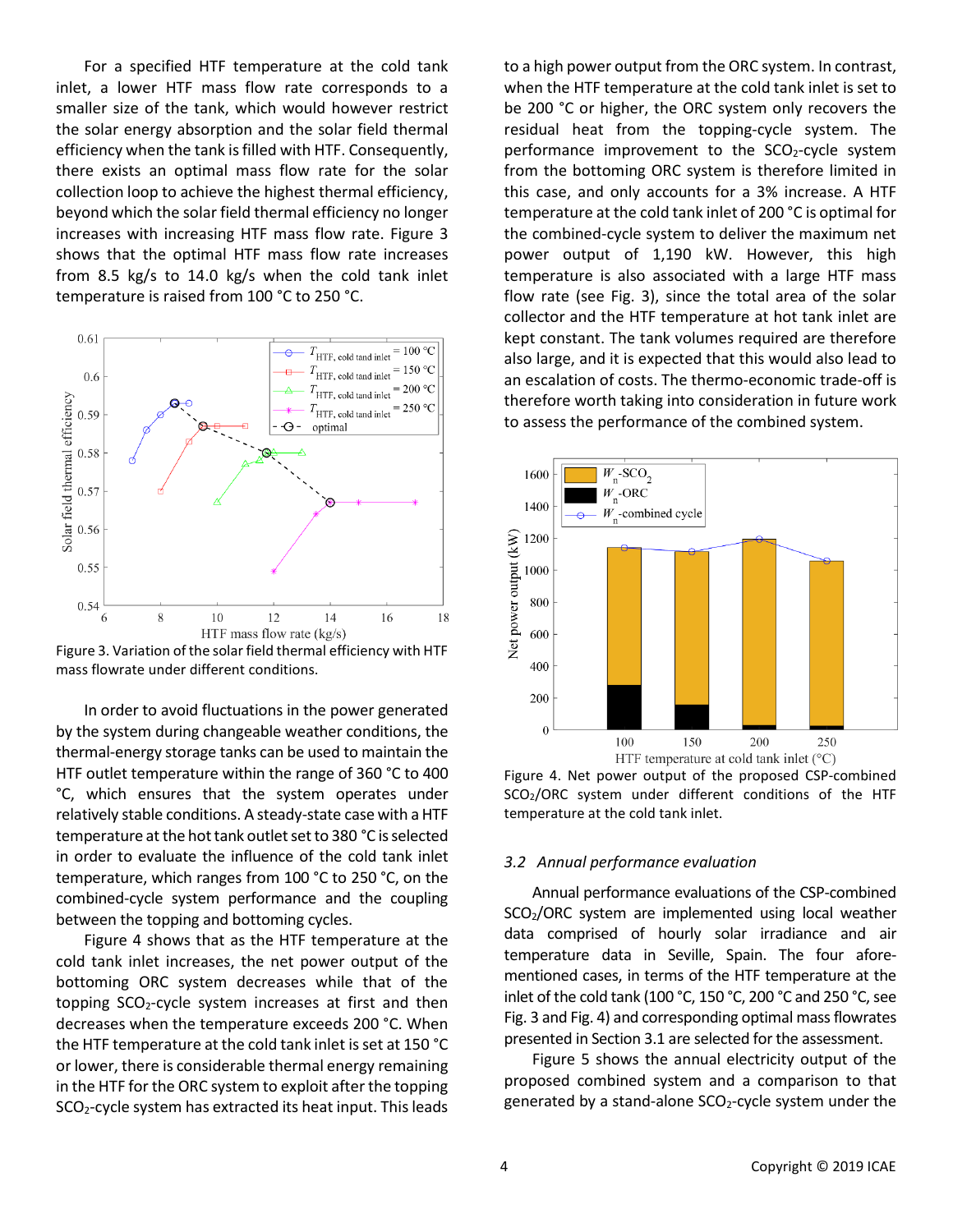same condition. Performance improvements can be achieved by including the bottoming ORC system, especially under the conditions that correspond to low HTF inlet temperatures. This is because in the stand-alone SCO2-cycle system, the recuperation process is restricted when the HTF cold tank return temperature is low, whereas in the combined-cycle system, the recuperation of the topping  $SCO<sub>2</sub>$  cycle is still sufficient as the residual heat from HTF (the low-temperature portion) can be recovered by the bottoming ORC system, which additionally raises the ORC evaporation temperature to achieve higher thermal efficiencies.

The maximum performance improvement on the stand-alone  $CO<sub>2</sub>$  cycle system reaches 66% at the lowest HTF temperature of 100 °C. As mentioned above, this low temperature and the corresponding small HTF mass flowrate is preferable from the thermal storage size and cost perspectives. When the HTF temperature is raised to 250 °C, the CSP-combined  $SCO<sub>2</sub>/ORC$  system delivers the maximum electricity output of 2,680 MWh, which is still 3% higher than that of the stand-alone  $SCO<sub>2</sub>$ -cycle system, though the bottoming ORC is mainly for residual heat recovery from the topping  $SCO<sub>2</sub>$  cycle in this case.



Figure 5. Annual performance evaluation of CSP-combined SCO<sub>2</sub>/ORC system and CSP-SCO<sub>2</sub> cycle system.

## **4. CONCLUSIONS**

Combined SCO<sub>2</sub>/ORC systems offer an attractive option for power generation in CSP applications. A comprehensive model of a CSP-combined SCO<sub>2</sub>/ORC system is presented in this paper and thermodynamic assessments are implemented based on this model.

A lower HTF temperature at the cold tank inlet enables the bottoming ORC system to yield a better thermal performance and allows a corresponding smaller mass flowrate that is preferable in terms of allowing a smaller thermal store and reducing the associated costs. Although a high HTF temperature is optimal for the combined-cycle system from a pure thermodynamic perspective, a thermo-economic tradeoff needs to be taken into consideration and this is highlighted here as an important area for future work.

Annual performance evaluations of the proposed combined-cycle CSP plant based on the real weather data in Seville, Spain, reveal that the system can generate a maximum electricity output of 2,680 MWh at a HTF temperature of 250 °C, which is 3% higher than that of a corresponding, stand-alone  $SCO<sub>2</sub>$ -cycle system. However, a maximum performance benefit of 66% more power is demonstrated at the lowest HTF temperature of 100 °C at the inlet of the cold tank. These results demonstrate a promising potential for exploiting this kind of combinedcycle systems for CSP and other similar applications.

## **ACKNOWLEDGEMENT**

This paper was presented at the 11th Int. Conf. on Applied Energy (ICAE2019), 12-15 August 2019, Västerås, Sweden. This work was supported by the UK Engineering and Physical Sciences Research Council [grant number EP/P004709/1] and the Department for International Development (DFID) through the Royal Society-DFID Africa Capacity Building Initiative. The authors would also like to thank the Zijing Scholarship awarded by Tsinghua University to Jian Song in support of this research. Data supporting this publication can be obtained on request from [cep-lab@imperial.ac.uk.](mailto:cep-lab@imperial.ac.uk)

# **REFERENCE**

- [1] Herrando M, Pantaleo AM, Wang K, Markides CN. Solar combined cooling, heating and power systems based on hybrid PVT, PV or solar-thermal collectors for building applications. Renew. Energy 2019;143:637-47.
- [2] Herrando M, Ramos A, Freeman J, Zabalza I, Markides CN. Technoeconomic modelling and optimisation of solar combined heat and power systems based on flat-box PVT collectors for domestic applications. Energy Convers. Manag. 2018;175:67-85.
- [3] Freeman J, Hellgardt K, Markides CN. An assessment of solar-powered organic Rankine cycle systems for combined heating and power in UK domestic applications. Appl. Energy 2015;138:605-20.
- <span id="page-4-0"></span>[4] Islam MT, Huda N, Abdullah AB, Saidur R. A comprehensive review of state-of-the-art concentrating solar power (CSP) technologies: